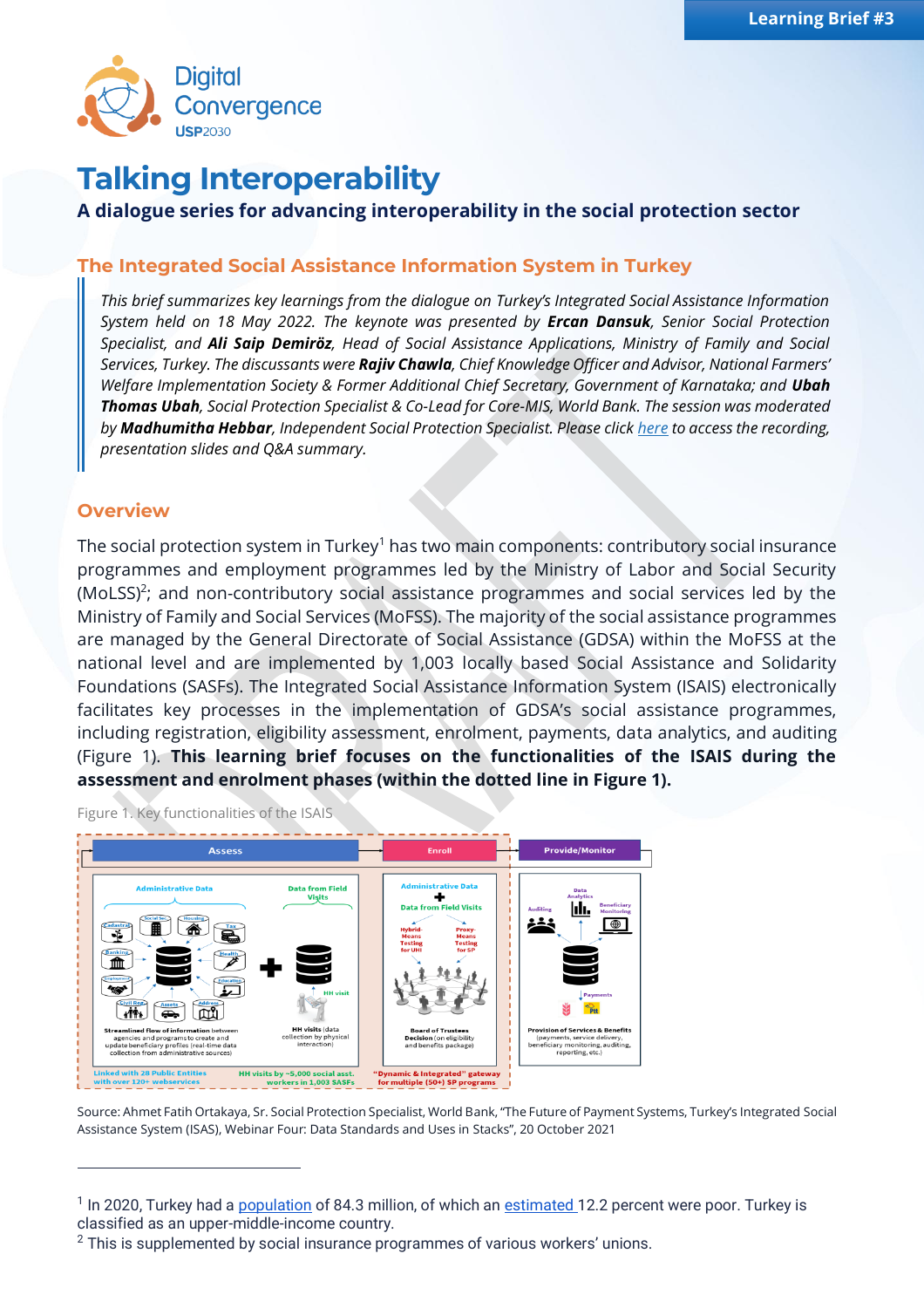#### **How does the system help reach the right beneficiaries?**

**Through the ISAIS, Turkey standardized, digitalized and integrated its erstwhile paperbased siloed system for administering social assistance.** Historically, each social assistance programme had a separate cumbersome paper-based process. The ISAIS was initiated in 2010<sup>3</sup> to overcome the administrative burden faced by both applicants and administrators. Currently, the ISAIS holds data on 17.7 million households (or 57.5 million people), equivalent to 68 percent of the Turkish population.

**The ISAIS has vastly simplified the registration and assessment processes, reducing both documentation requirements (from 30 to 1) and processing time (from days to minutes).** Applicants apply using solely their national unique identity (ID) number at their local SASF offices or online, providing consent for their data to be accessed from various systems. Based on the ID, the ISAIS fetches data from 28 different public institutions<sup>4</sup> via 120 web services/application programming interfaces to create a socio-economic profile for the applicant. The household is visited by an SASF inspector once a year, who completes a standardized questionnaire that verifies information in the ISAIS (such as vehicle, livestock, property, agricultural land). S/he also collects additional household data needed, and assigns a subjective ranking of 1-5 (1 being very poor, 5 being well-off) to the household. Currently, there are approximately 8,700 inspectors across 1,003 SASFs making approximately annual home visits. The paper-based home visit questionnaire is later digitally recorded in the ISAIS. Eligibility for social assistance is determined by a local Board of Trustees and is based on the ISAIS' proxy means score and the inspectors' assessment.

**The ISAIS follows several procedures to ensure that decisions are based on accurate and up-to-date data**. The ISAIS' is automatically updated at least every 45 days via a batch update process. Data updates can also be triggered by central users at the GDSA and the local SASF inspectors at any time. The annual home visits provide an additional mechanism to ensure that eligibility decisions are based on up-to-date data. If there are conflicts across databases, the data will need to be reviewed before the application process can continue.

**The ISAIS has checks and balances to improve targeting, which in turn makes public spending more efficient.** After implementing the ISAIS, it was found that up to 10 percent of assistance benefits were duplicated.<sup>5</sup> Further, the ISAIS automatically detects suspicious cases and generates flags for ministry inspectors via a Risk Assessment Module comprising 260 risk indicators. If an update results in a beneficiary becoming ineligible, payments are automatically stopped. Beneficiaries can appeal such decisions through the local SASF offices.

<sup>3</sup> Building upon the Social Assistance Information System (SAIS) initiated in 2009.

<sup>4</sup> These include: Ministry of Interior, Social Security Institution, Public Employment Services, Turkish Revenue Administration, Directorate General of Foundations, Ministry of Education, Ministry of Health, Ministry of Agriculture and Rural Affairs, Ministry of Environmental and Urban Planning, among others.

<sup>5</sup> [World Bank \(2018\)](https://documents.worldbank.org/en/publication/documents-reports/documentdetail/515231530005107572/turkey-s-integrated-social-assistance-system)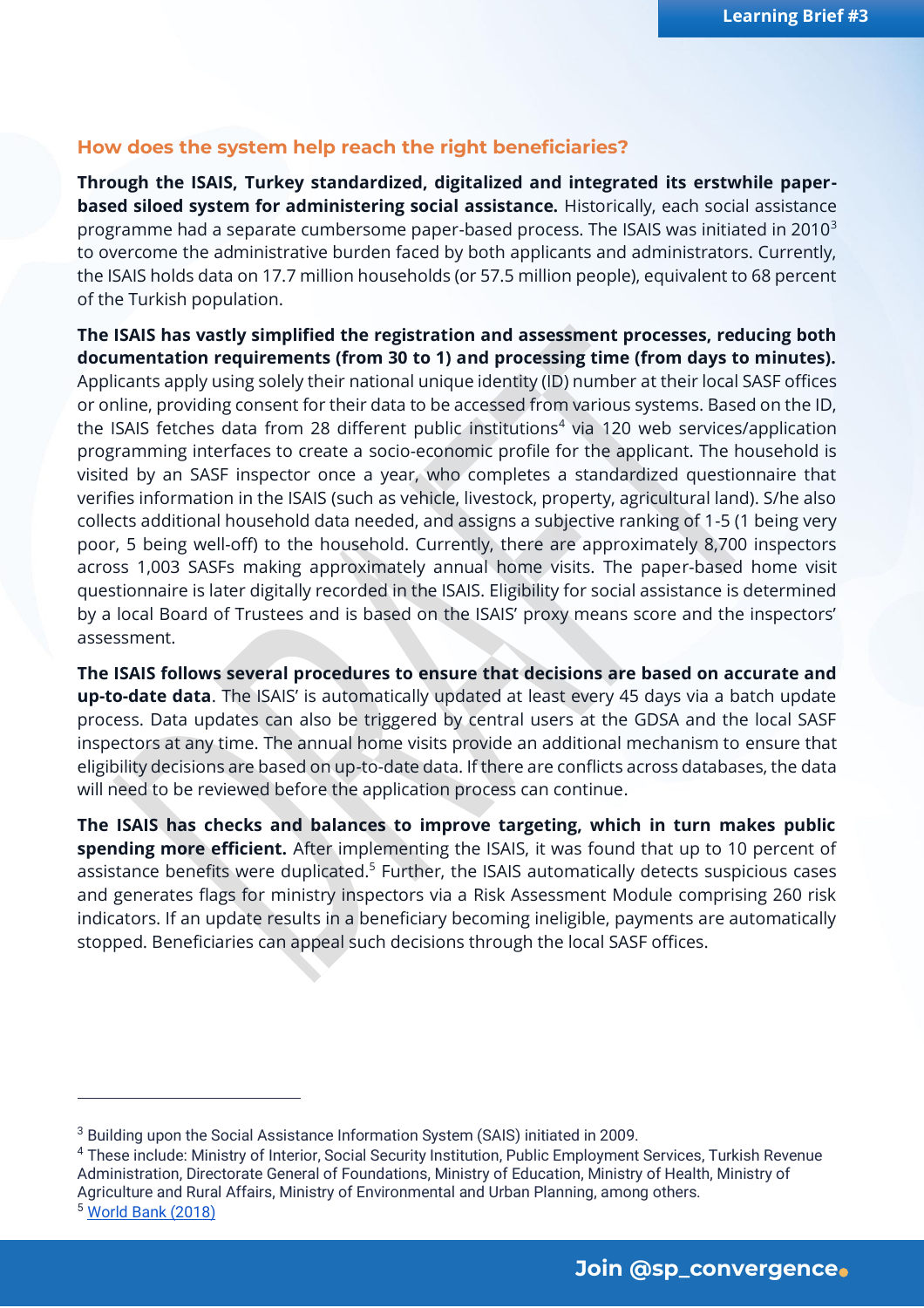#### **Key enablers and challenges to data exchange**

**Robust 'whole-of-government' digital infrastructure and a strong culture of e-government predate the ISAIS, providing a solid foundation for its roll-out. These include:**

- **Unique national ID with comprehensive coverage:** Turkish citizens have been issued a unique 11-digit identification (ID) number since 2000 by the MERNIS (Merkezi Nüfus İdaresi Sistemi, or the Central Population Administration System). Nearly 100% of the citizens have unique ID. The MERNIS' KPS (ID Information Sharing) service enables public agencies having appropriate security authorisations to access ID information and link data from different systems.
- **Civil registry:** Near-universal birth and death registration coverage<sup>6</sup> means that the digital Central Civil Registration System, in operation since 2000, can be effectively used to manage entries to, and exits from the ISAIS.
- **Address Based Population Registration System (ABPRS):** Under the ABPRS, the National Address Database (NAD) was created in 2007. The NAD standardized addresses and assigned unique codes for all localities, quarters, streets and buildings, as well as all independent units in each building. Household addresses are matched with MERNIS by using unique ID numbers, which is in turn linked to the ISAIS.<sup>7</sup>
- **e [e-Government gateway](https://www.turkiye.gov.tr/):** A key component of the e-government gateway<sup>8</sup> is an integration layer for government-to-government (G2G) communication enabled by web services, ID authentication, and secure networks. At the end of 2018, there were 129 G2G services.<sup>9</sup>

**Inter-institutional cooperation has been crucial to secure buy-in for data sharing.** During the development of ISAIS, senior management of the GDSA held a series of meetings with other government institutions to establish data-sharing agreements.<sup>10</sup> The GDSA has formal bilateral agreements with participating institutions that detail out what data are available in which form. These agreements were painstakingly negotiated – within the country's overarching egovernment framework – over time.

**Given the varying level of data systems maturity across participating institutions, the GDSA had to put in additional efforts to make the data usable.** Common challenges at the design stage included: non-standard data formats, lack of electronic data, limited technical knowhow to share data, etc.<sup>11</sup>The ISAIS development staff worked closely with each institution to prepare data for exchange. Therefore, the ISAIS had substantial positive spill-overs across broader government information systems.

**Although the ISAIS is now in a stable operations and maintenance phase, without a common information model and accompanying data standards, meaningful data interpretation remains a challenge.** The data sharing agreements are bilaterally made

<sup>6</sup> [TurkStat \(2020\)](https://www.unescap.org/sites/default/files/Session5_Vital_Statistics_in_Turkey-Workshop_SDG_PHC_CRVS.pdf)

 $7$  Residents are required to make address change notification within 20 days, following which fines are applied. This helps keep the NAD up-to-date.

 $8$  The other component being a single online interface for citizens and businesses to access various government services.

<sup>9</sup> [European Commission \(2019\)](https://joinup.ec.europa.eu/sites/default/files/inline-files/Digital_Government_Factsheets_Turkey_2019.pdf)

<sup>10</sup> [World Bank \(2018\)](https://documents.worldbank.org/en/publication/documents-reports/documentdetail/515231530005107572/turkey-s-integrated-social-assistance-system)

<sup>11</sup> [World Bank \(2018\)](https://documents.worldbank.org/en/publication/documents-reports/documentdetail/515231530005107572/turkey-s-integrated-social-assistance-system)